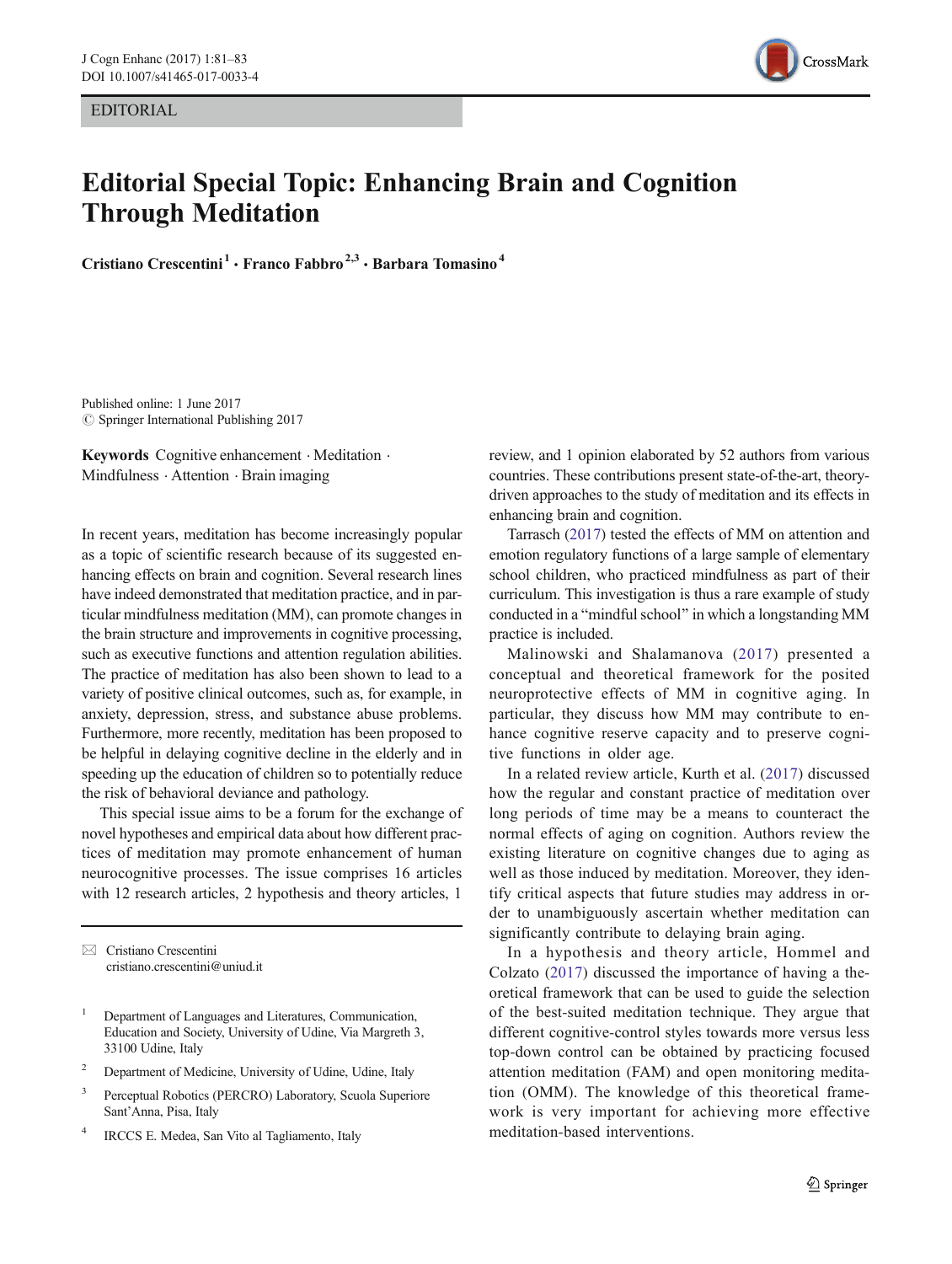In a related opinion article, Colzato and Kibele ([2017\)](#page-2-0) discussed how FAM and OMM could enhance athletic performance differentially, depending on the specific sport skills. Because of the distinct metacontrol states established by these two types of meditation, it is proposed that FAM would promote performance in closed skill sports (e.g., archery), while OMM would enhance performance in open skill sports (e.g., soccer).

In a research article by Immink et al. [\(2017\)](#page-2-0), single sessions of FAM and OMM were employed to investigate the instantaneous effects on subsequent sequence performance and learning (examined through a serial reaction time task, SRT). It was found that both types of meditation enhanced sequence performance, while the level of effort experienced during FAM and OMM was particularly associated with sequence learning.

Rooks et al. [\(2017\)](#page-2-0) revealed the positive effects of shortform mindfulness training (MT) vs. relaxation training (RT) on sustained attention and emotional well-being in 100 college football players. Authors found that greater engagement in MT, but not RT, predicted greater benefits on the sustained attention to response task (SART), and that greater engagement in both training programs predicted negative change in anxiety and positive change in positive affect over a highdemand pre-season training interval.

Jha et al. ([2017](#page-2-0)) investigated whether mindfulness training (MT) may mitigate working memory (WM) decline and decrease susceptibility to distraction that may be due to periods of persistent and intensive demands. Authors compared the effects on WM performance of two 8-week, 8-h variants of MT (versus a non-training group), in military cohorts enduring a high-demand interval of military training and in a civilian cohort. Results showed that the MT variant including inclass mindfulness training (vs. didactic content) was particularly effective in protecting the military cohorts against WM degradation over high-demand intervals.

In a randomized controlled design, Bennike et al. [\(2017\)](#page-2-0) compared the effects of two short-term (i.e., 30 days) onlinebased interventions, focused on MM and brain training, on behavioral (and indirect) markers of mind-wandering (using the SART) in two groups of healthy participants. An increased ability to withhold a prepotent response during a monotonous task such as the SART, observed specifically after the MM training, led the authors to suggest that short online mindfulness-based interventions may be effective in reducing mind-wandering.

Hartkamp and Thornton ([2017](#page-2-0)) studied 41 individuals before and after a 6-day intensive Vipassana (mindfulness) retreat. Of interest, a series of behavioral measures assessing cognitive flexibility (e.g., Stroop, Task Switching) revealed no change in the retreat group vs. a group of control participants who did not take part to the retreat. Nevertheless, retreat participants reported increased mindfulness and well-being scores after the 6-day period. The authors discussed possible study limitations and gave a series of important suggestions for future studies on mindfulness and cognition.

Böckler et al. [\(2017\)](#page-2-0) tested the effects of a 3-month contemplative training, which focused on observing-thought meditation and perspective taking and allowed healthy adult participants to practice the ability to understand their own and others' mental states. The data showed that the degree to which participants improved their understanding of themselves predicted their improvements in understanding others' mental states, namely, theory of mind (TOM) performance.

Kohler et al. ([2017](#page-2-0)) investigated the effects of a concentrative form of yoga nidra meditation on attention performance in a sample of ten young healthy participants before and after restricted sleep and again after a session of meditation or rest. Following meditation, but not rest, sustained attention improved and sleepiness decreased, a finding that could indicate a role for meditation in improving attention deficits associated with sleep loss.

With regard to brain imaging studies, Simon et al. [\(2017](#page-2-0)) investigated whether a specific practice of mantra meditation, supposed to increase concentration, induces deactivations within the default mode network (DMN), as previous studies on mantra meditation have reported only activations within the DMN. Authors found that a 2-week period of Kundalini yoga/meditation decreased activations within subregions of the DMN, showing that training in mantra meditation, like focused attention and open monitoring, has a suppressive effect on activity within the DMN.

In another brain imaging study, Kozasa et al. ([2017](#page-2-0)) investigated the differences in DMN connectivity between regular meditators and non-meditators during an attention Stroop word-color paradigm. Results indicated that the connectivity between the precuneus/posterior cingulate cortex and the right and left parietal cortices helps to differentiate regular meditators from non-meditators, suggesting that the two populations have different connectivity patterns in the DMN reflecting different degree of interference in attention processes.

Mooneyham and colleagues [\(2017\)](#page-2-0) revealed that a 6-week mindfulness-based health and wellness intervention led to a significant increase in cortical thickness in the left posterior insula and to a significant increased functional connectivity of this area with the right ventrolateral prefrontal cortex and with the left middle and superior temporal gyri, areas which are related to interoception and attention mechanisms.

Last, Sato et al. [\(2017\)](#page-2-0) investigated structural and functional brain changes in a single meditator before and after a 5.5 week retreat. The findings observed after the retreat of decreased in regional homogeneity in the precuneus and decreased cortical thickness in visual cortices, Brodmann area 8 and anterior cingulate, together with increased amplitude of low-frequency fluctuations in dorsolateral prefrontal cortex, were tentatively held to reflect the development of a focused and calm mind and decreased mind-wandering.